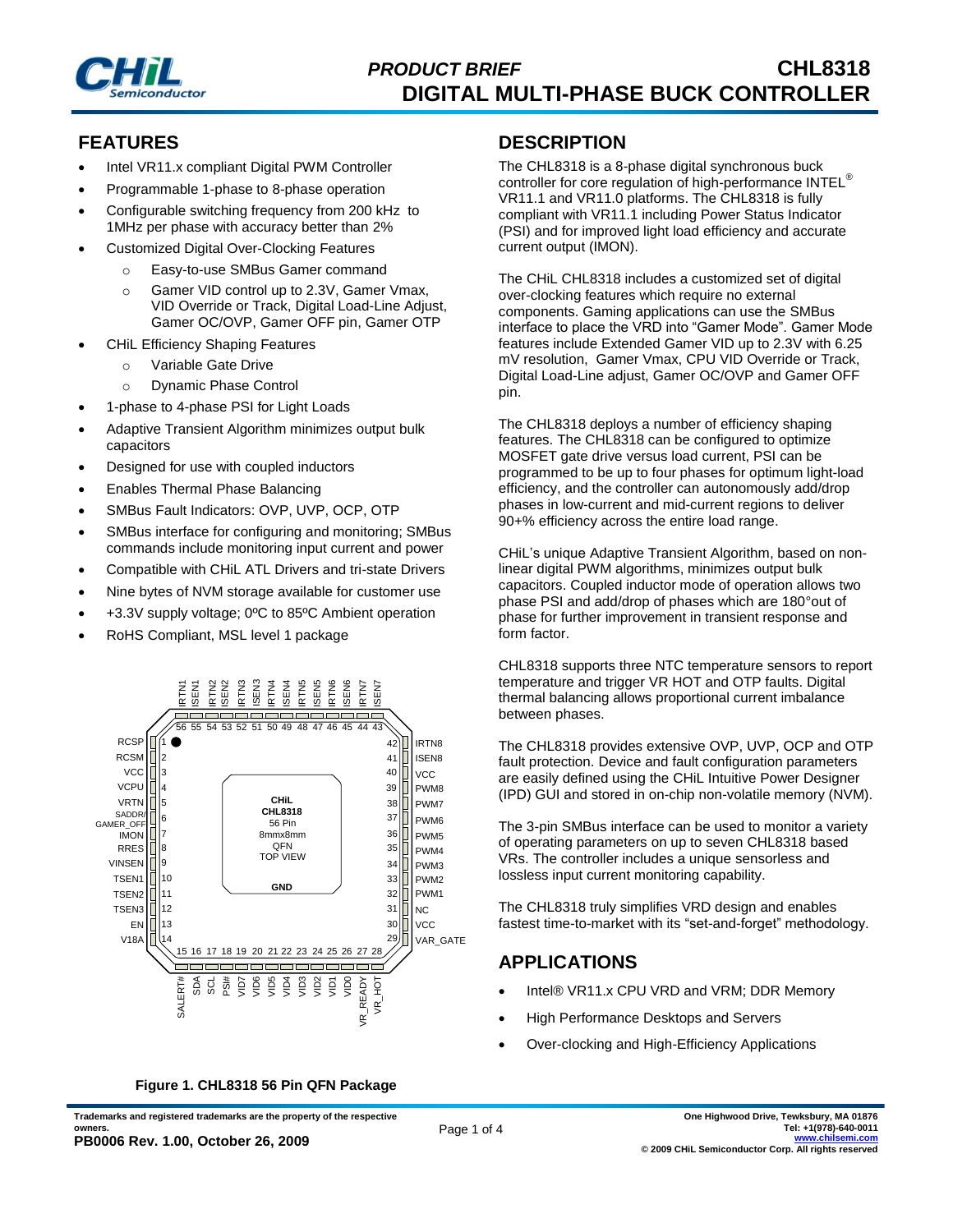

# **FUNCTIONAL BLOCK DIAGRAM**



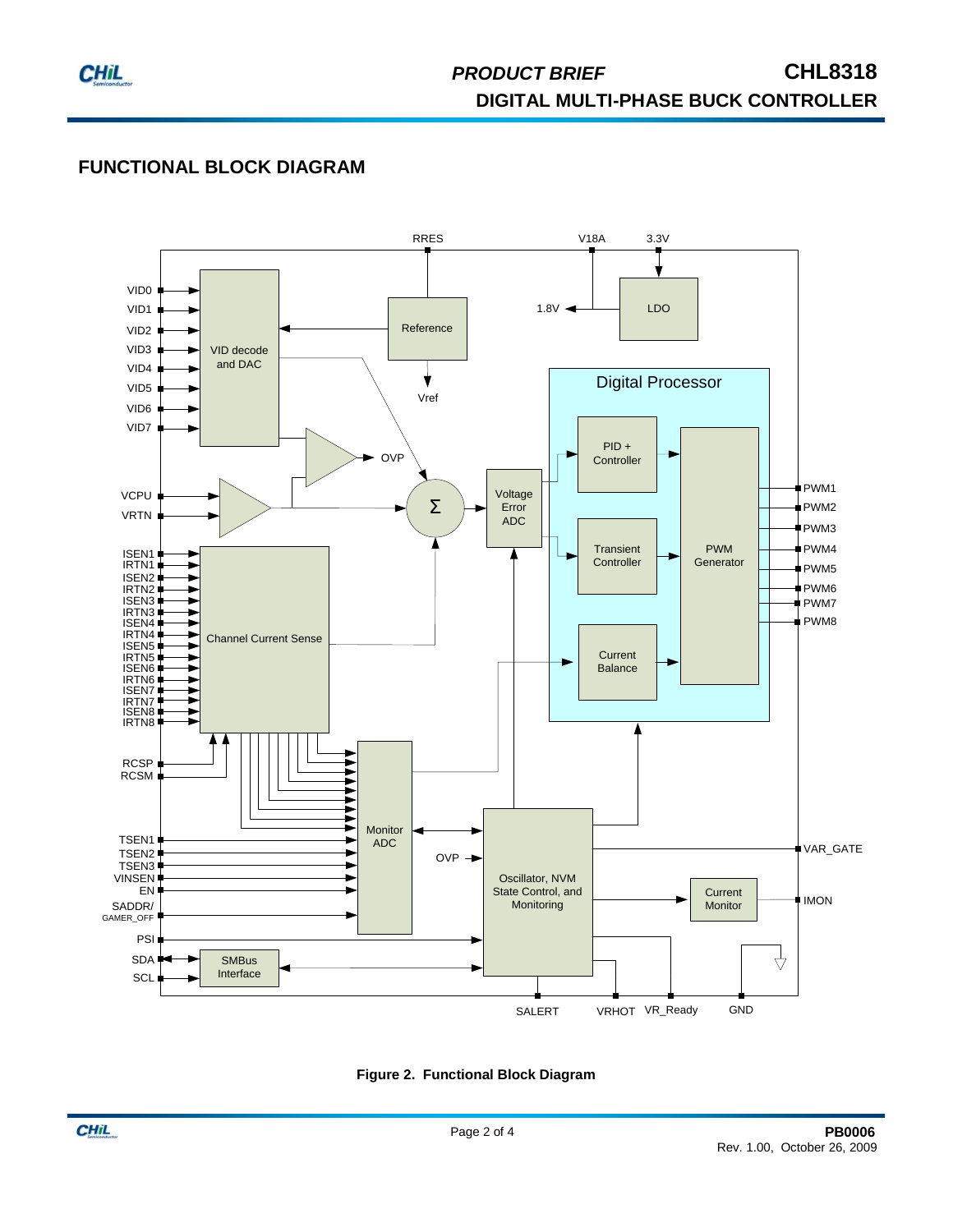

# *PRODUCT BRIEF* **CHL8318 DIGITAL MULTI-PHASE BUCK CONTROLLER**

## **TYPICAL APPLICATIONS**



**Figure 3. 8-phase VRD using CHL8318 Controller and CHL8510 MOSFET drivers**